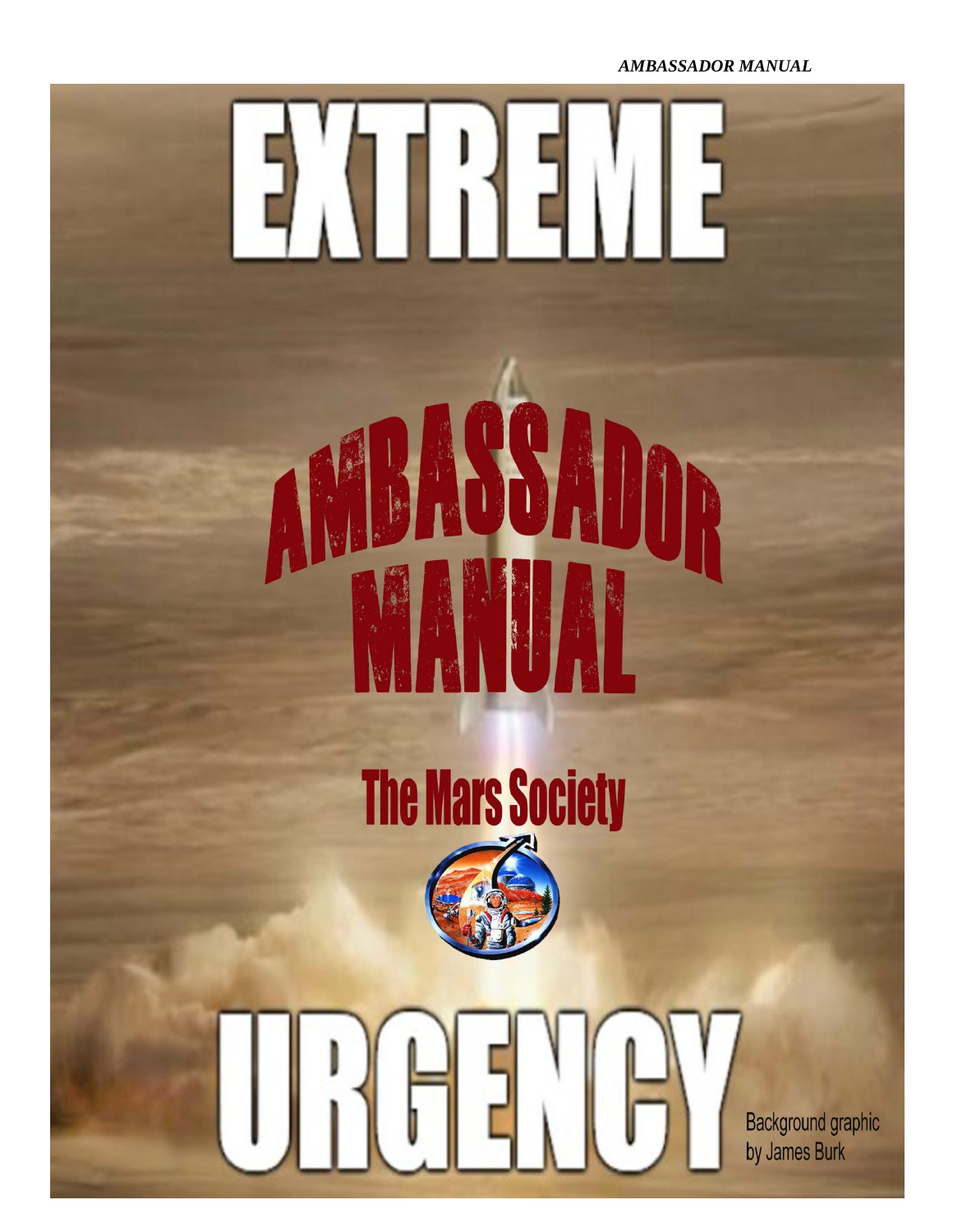#### *AMBASSADOR MANUAL*

# **Mars Society Founding Declarations**

*We must go for the knowledge of Mars.* Our robotic probes have revealed that Mars was once a warm and wet planet, suitable for hosting life's origin. But did it? A search for fossils on the Martian surface or microbes in groundwater below could provide the answer. If found, they would show that the origin of life is not unique to the Earth, and by implication, reveal a



Click on image to access Ambassador video

universe that is filled with life and probably intelligence as well. From the point of view learning our true place in the universe, this would be the most important scientific enlightenment since Copernicus.

*We must go for the knowledge of Earth.* As we begin the twenty-first century, we have evidence that we are changing the Earth's atmosphere and environment in significant ways. It has become a critical matter for us to better understand all aspects of our environment. In this project, comparative planetology is a very powerful tool, a fact already shown by the role Venusian atmospheric studies played in our discovery of the potential threat of global warming by greenhouse gases. Mars, the planet most like Earth, will have even more to teach us about our home world. The knowledge we gain could be key to our survival.

*We must go for the challenge.* Civilizations, like people, thrive on challenge and decay without it. The time is past for human societies to use war as a driving stress for technological progress. As the world moves towards unity, we must join together, not in mutual passivity, but in common enterprise, facing outward to embrace a greater and nobler challenge than that which we previously posed to each other. Pioneering Mars will provide such a challenge. Furthermore, a cooperative international exploration of Mars would serve as an example of how the same joint action could work on Earth in other ventures.

*We must go for the youth.* The spirit of youth demands adventure. A Humans-to-Mars program would challenge young people everywhere to develop their minds to participate in the pioneering of a new world. If a Mars program were to inspire just a single extra percent of today's youth to scientific educations, the net result would be tens of millions more scientists, engineers, inventors, medical researchers, and doctors. These people will make innovations that create new industries, find new medical cures, increase income, and benefit the world in innumerable ways to provide a return that will utterly dwarf the expenditures of the Mars program.

*We must go* **f***or the opportunity.* The settling of the *Martian New World* is an opportunity for a noble experiment in which humanity has another chance to shed old baggage and begin the world anew; carrying forward as much of the best of our heritage as possible and leaving the worst behind. Such chances do not come often, and are not to be disdained lightly.

*We must go for our humanity.* Human beings are more than merely another kind of animal; we are life's messenger. Alone of the creatures of the Earth, we have the ability to continue the work of creation by bringing life to Mars, and Mars to life. In doing so, we shall make a profound statement as to the precious worth of the human race and every member of it.

*We must go for the future.* Mars is not just a scientific curiosity; it is a world with a surface area equal to all the continents of Earth combined, possessing all the elements that are needed to support not only life, but technological society. It is a New World, filled with history waiting to be made by a new and youthful branch of human civilization that is waiting to be born. We must go to Mars to make that potential a reality. We must go, not for us, but for a people who are yet to be. We must do it for the Martians.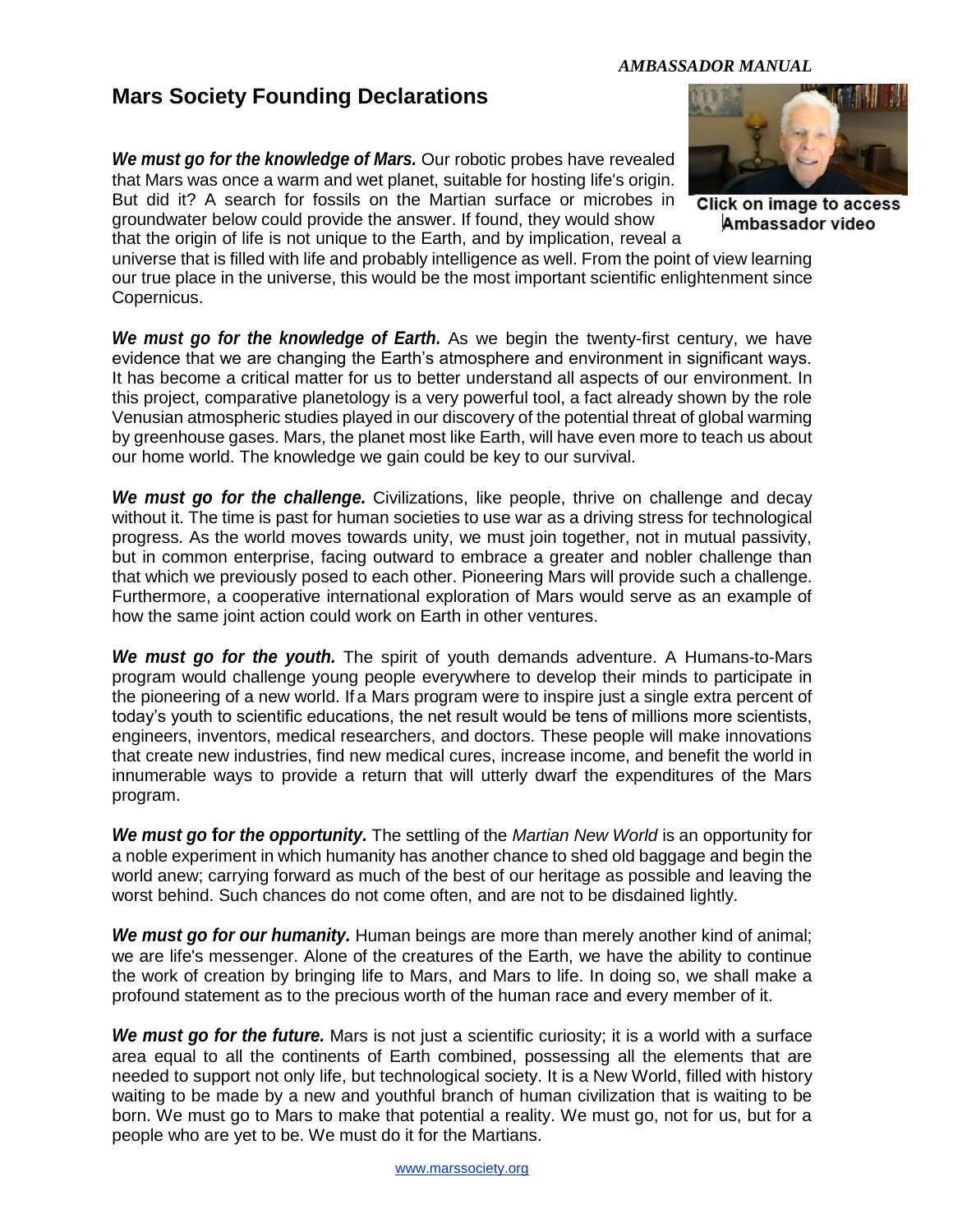

Many people are not aware of the phenomenal, real-world missions now underway to the Moon, Mars and other solar system destinations. How would you like to be the person who connects with the general public to lift their awareness and open doors to reveal the plans for a spacefaring civilization?

As strange as that may seem to those of you who have held these visions for so long, there is a world of eager listeners waiting to be enlightened. Many of these people do not even know that the greater part of our future lies in space. You can step forward and be an agent for change.

This manual provides an overview on how to deliver the facts, figures and timelines that will ignite a spark to entice people to be curious about their future.

If we are going to continue to grow as a civilization, there are certain elements that will allow success to evolve more easily. We can and must learn vicariously. It is a process that we have relied upon for years. Your experience is valuable. Sharing it is even more valuable. This is a philosophy by which we can all grow and benefit. As Francis Bacon said, *"Knowledge is power."* It can pave the way for an existence of an entirely new experience for humanity.

*"Only those who risk going too far can possibly find out how far they can go." –T. S. Eliot*

### *A Message from Dr. Robert Zubrin, Founder & President of The Mars Society*



 *Today, technology has arrived at a level where we have the means to fully explore our solar system. We also have the resources, the ability, and the tools needed to make our vision of settling the planet Mars a reality—an achievement never before realized. Our challenge now is to convey this information with the global community on a grand scale.*

 *Our Ambassador program is designed for this purpose. We have a limited window of time to accomplish this, as Elon Musk of SpaceX so* 

*powerfully said, "With Extreme Urgency." Become a Mars Society Ambassador and meet the challenge to inform and inspire the world.*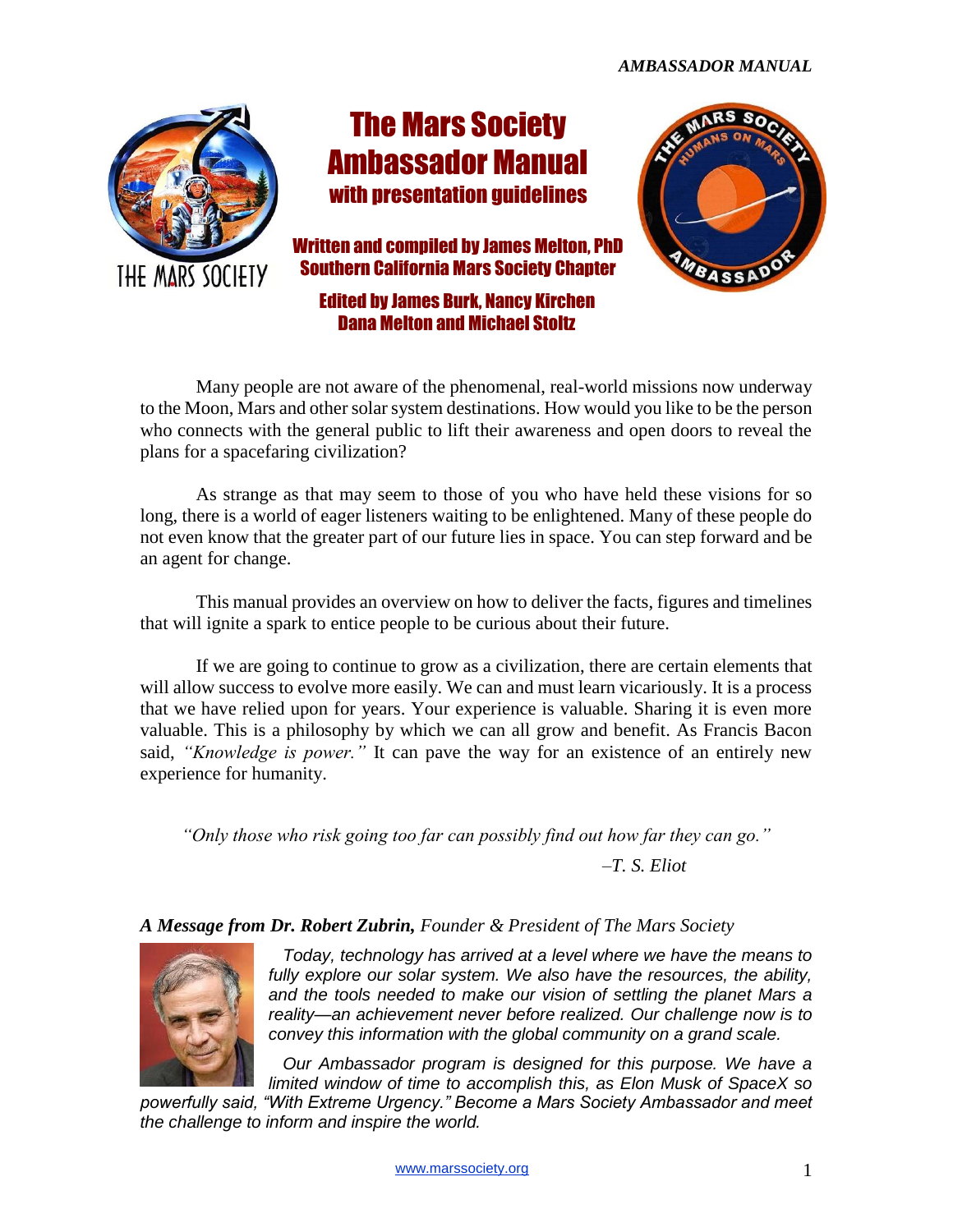## **TABLE OF CONTENTS**

| PROFESSIONAL CONDUCT, POLICIES, CRITERIA                                                                                                      | 3  |
|-----------------------------------------------------------------------------------------------------------------------------------------------|----|
| <b>GUIDELINES FOR EFFECTIVE PRESENTATIONS</b><br><b>AUDIENCE BONDING</b><br>REMEMBERING YOUR TALK<br><b>BEGINNING</b><br><b>POSITIONING</b>   | 5  |
| AUDIENCE WARM-UP<br><b>COACHING</b><br><b>CONFIDENCE BUILDING</b><br><b>FOLLOW YOUR INTUITION</b><br><b>BODY LANGUAGE</b><br>THE NIGHT BEFORE | 6  |
| TV MENTALITY<br>PODIUM OR LECTERN / KEEP ON THE MOVE                                                                                          | 7  |
| <b>QUALITY PRESENTATIONS.</b><br><b>AUDIENCE CHEMISTRY</b><br><b>HOW TO PRESENT PRESENCE</b>                                                  | 8  |
| <b>HUMOR</b>                                                                                                                                  | 9  |
| <b>HANDOUT MATERIAL</b><br><b>VOICE POWER / EGO</b><br><b>WHAT'S YOUR STYLE?</b>                                                              | 10 |
| GAINING AUDIENCE SUPPORT.<br>QUESTIONS AND ANSWERS / DRESS UP                                                                                 | 11 |
| DRIVEL $\ldots$<br>THE WISE AUDIENCE / BREAKS<br><b>BUILDING CONTENT / ONE MINUTE SUMMARY</b>                                                 | 12 |
| <b>WORD MAGIC</b>                                                                                                                             | 13 |
| <b>QUOTES TO CONSIDER</b>                                                                                                                     | 14 |
| BEGINNINGS & ENDINGS                                                                                                                          | 15 |
| SPEAKER'S CHECKLIST & PSA.                                                                                                                    | 16 |
| PRESENTATION VIDEO AND OUTLINE SAMPLES                                                                                                        | 17 |
| HOW ARE YOU DOING AS A PRESENTER?                                                                                                             | 18 |
| WHEN THE ROCKET LEAVES THE PAD                                                                                                                | 19 |
| <b>EVENT AGREEMENT</b> between speaker and client. Sample.                                                                                    | 20 |
| PRESENTATION REVIEW (print, copy, cut)                                                                                                        | 21 |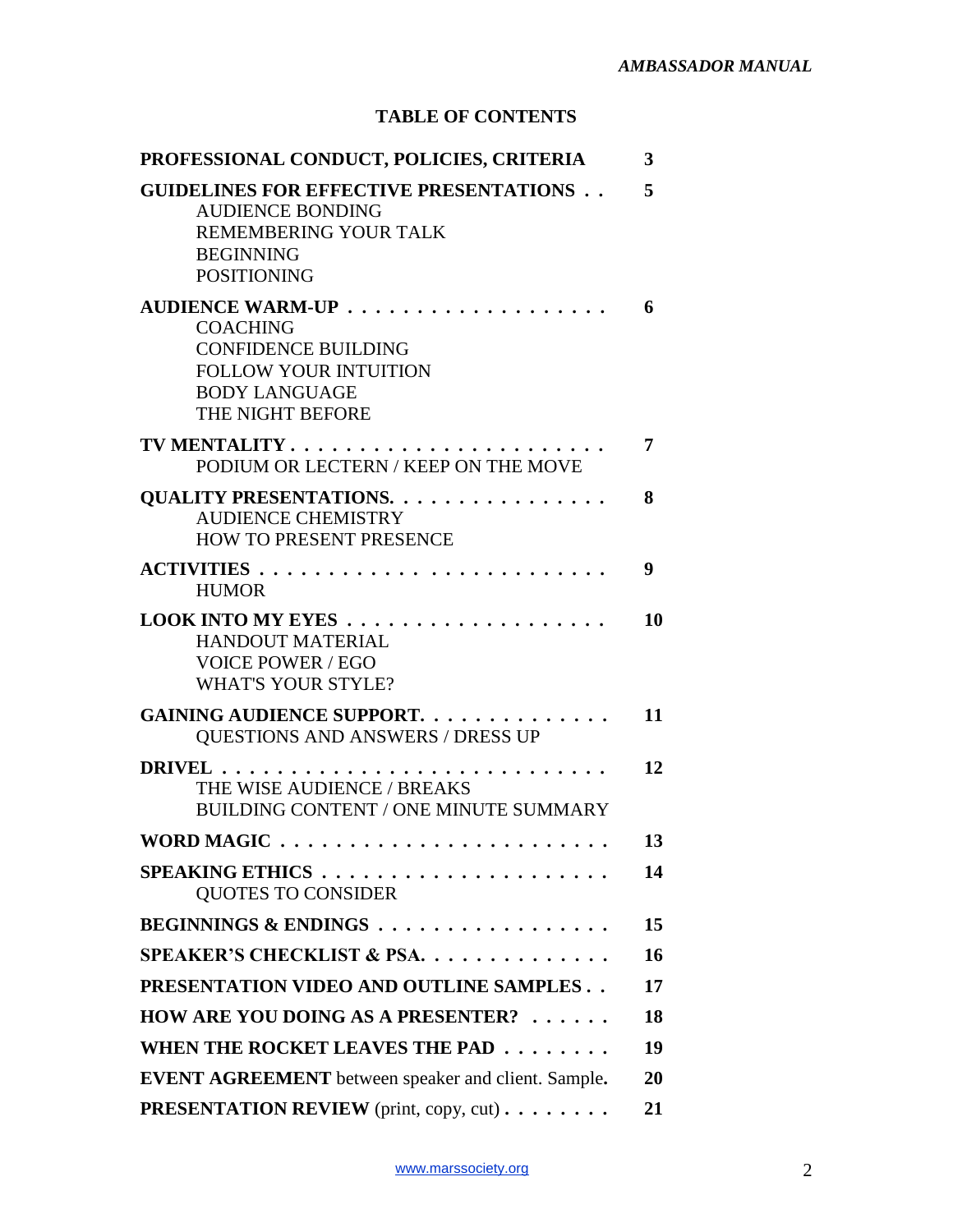### **THE MARS SOCIETY AMBASSADOR PROFESSIONAL CONDUCT, PROCEDURES, POLICIES AND CRITERIA**

Those intending to hold the title of a Mars Society Ambassador agree to:

- 1. Abide by The Mars Society Bylaws, Code of Ethics, Professional Conduct, Policy and such other policies or procedures as may be adopted by the Board of Directors.
- 2. Commit to a one-year, January to January, renewable Ambassador title.
- 3. Attend a minimum of one Mars Society Convention or agree to attend the next scheduled convention either personally or virtually.
- 4. Active member in good standing of the Mars Society.
- 5. Submit a minimum of one "track-session" proposal (Abstract) for the next scheduled Mars Society Convention.
- 6. Arrange and present a minimum of three, 30 minute, in-person or virtual presentations on Mars topics per year, with validation. Live personal presentations are preferred, however a Zoom or other virtual presentations would be acceptable.
	- Prior to presentation, submit a program overview, including handouts, PowerPoint file, video and/or audio, if applicable, to be reviewed and approved by the Education Department of the Mars Society.
	- The mission and Humans to Mars vision of the Mars Society must be incorporated into the presentation: https://www.marssociety.org/about/ **About:** The Mars Society, established in 1998, is a worldwide spaceadvocacy non-profit organization driven by management, volunteers and chapters dedicated to promoting the human exploration and settlement of the planet Mars.
	- Other options for community-based exposure are always encouraged and subject to approval.
- 7. Study the *Ambassador Manual* which provides valuable support in delivering information to an audience including a speaker's Professional Conduct, Speaking Ethics, Audience Warm-up, Humor, Handling Questions, Beginnings and Endings and Presentation Review.
- 8. Review video provided, *Why Mars? Why Now?* with PowerPoint graphics as a format for your personal presentation use and adaptation.
- 9. Provide an audience review after each talk to the Mars Society educational committee. A Presentation Review form is located on the last page of the Ambassador's Manual. (Any talk that is worth giving is worth reviewing.)
- 10.Accept the Ambassadorship as a volunteer position unless otherwise arranged.